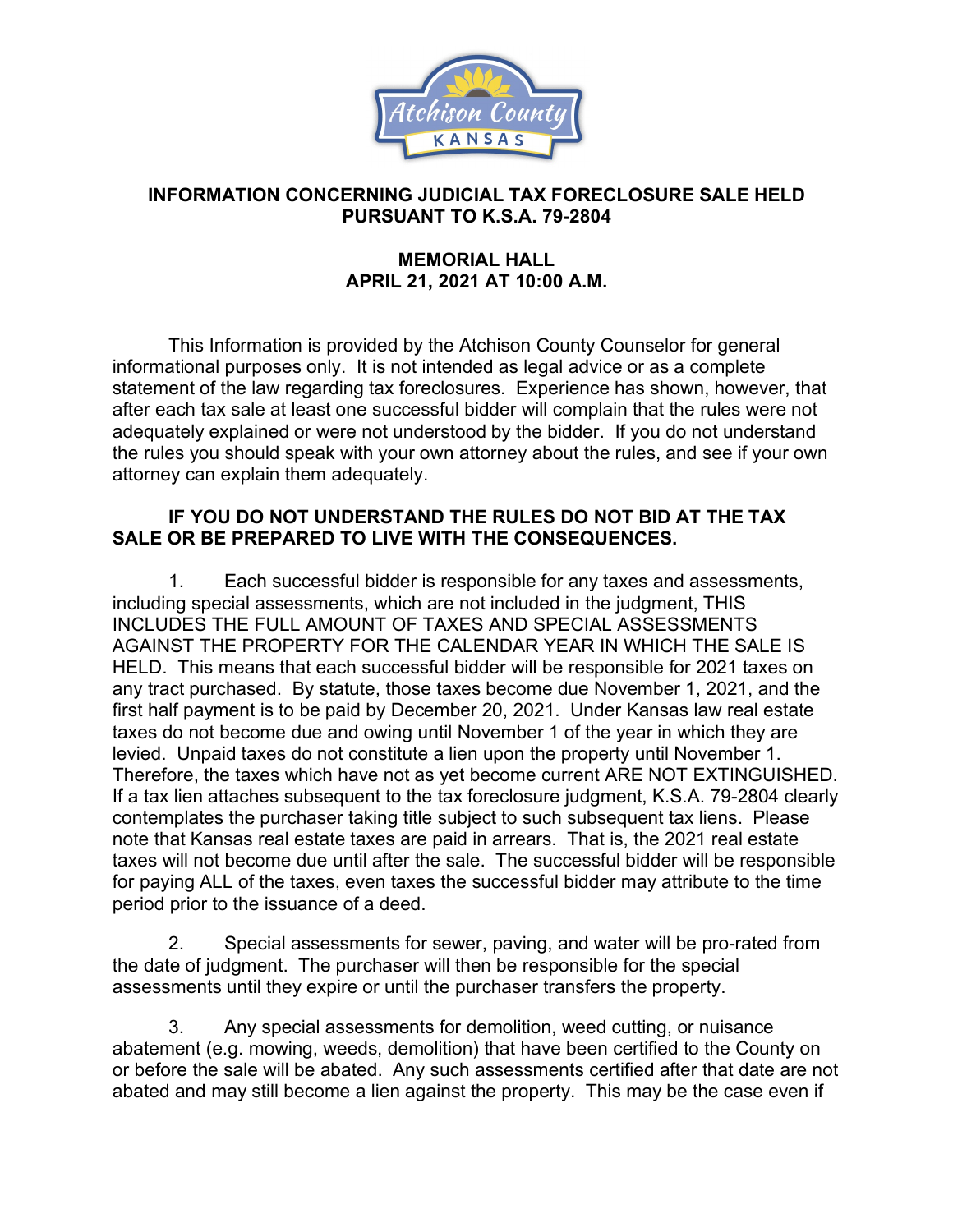the assessment is for work that occurred prior to the date of the sale. This may be the case even if the assessment is for work that occurs after the sale but before a Sheriff's Deed is issued.

4. Each interested bidder must obtain a bid number in order to bid.

5. The information included on the bid registration will be used to prepare the deed for the successful bidder. Please make sure the information is correct.

6. If a person wishes to bid on some items in his or her own name but bid on others in the name of a corporation or LLC the person must obtain a separate bid number for each entity for which the person will place a bid.

7. The Sheriff will not issue a deed to anyone other than the successful bidder. While you may be able to transfer an interest in the property after the bidding is complete but before deeds are prepared, you will need to prepare any paperwork (e.g., contracts and/or deeds) necessary to effectuate that transfer. The Sheriff will issue the deed to the successful bidder.

8. No bid number will be issued to any person who is the record owner of any real estate upon which there are any delinquent taxes or special assessments as reflected by the records of the Atchison County Treasurer.

9. In addition, a bidder may not buy a particular parcel if the bidder has a statutory right to redeem that parcel. That includes any person who has (or had) "an interest" in the tract, or who is an heir, parent, grandparent, child, grandchild, spouse, sibling, trustee, stockholder, officer, director, or who is acting on behalf of any such person who had a statutory right to redeem. This does not include the holder of a mortgage.

10. The auction will be conducted by Atchison County Sheriff Jack Laurie.

11. Each tract will be sold to the highest bidder.

12. Bidding will begin at \$38 per tract.

13. After the sale, each successful bidder must sign an affidavit stating that he/she has not purchased the property either directly or indirectly for anyone having the right to redeem. (K.S.A. 79-2804g.)

14. Based on Notary Public guidelines, each purchaser will be required to provide a photo ID prior to signing the affidavit.

15. Successful bidders must pay for their purchase(s) at the conclusion of the sale.

16. Only ONE CHECK is required. The amount of the successful bid must be paid to the Sheriff in cash or by check made payable to the "Clerk of District Court" for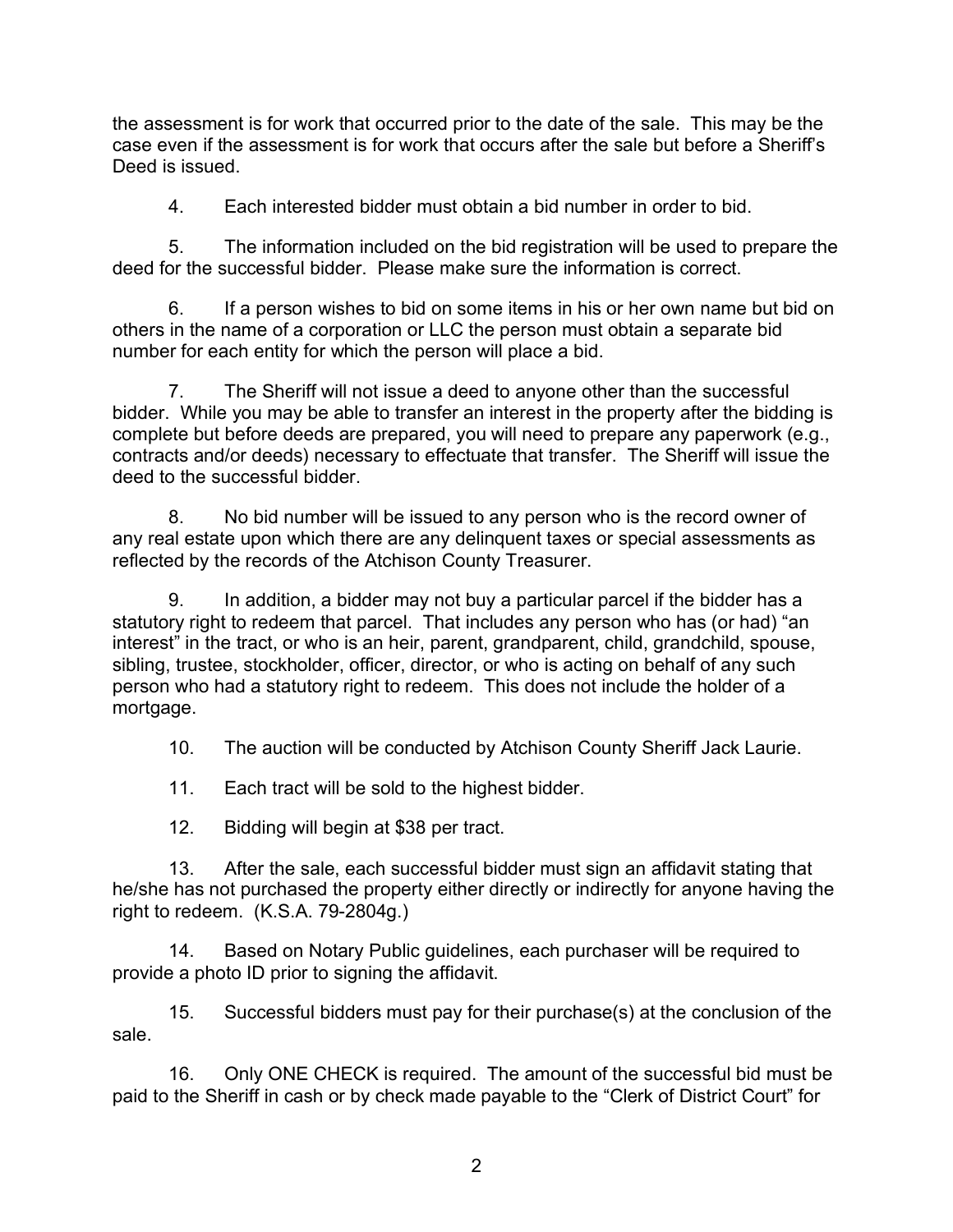the purchase of the property.

17. The sale of all property will be enforced. The County will take all necessary steps to collect on bad checks from this tax sale, collect from those persons stopping payment on a check, or collect from those purchasers attempting to back out of the sale for any reason whatsoever.

18. For any property that sells for more than the amount of the County's total lien, the excess proceeds will be distributed upon order of the Court and pursuant to K.S.A. 79-2803.

19. ATCHISON COUNTY IS NOT GIVING ANY WARRANTY OF TITLE TO ANY PARCEL.

20. There are no warranties as to the condition or attributes of the property. Under Kansas law, tax sale purchasers take property under the premise of caveat emptor/buyer beware. Potential purchasers are charged with notice of all defects or problems with the property.

21. The property is being sold based up the legal description only, not the commonly known address or the parcel identification number(s). Rely only on the legal description and not on the address or parcel identification number(s).

22. All property is sold subject to easements, restrictions, and covenants of record. (K.S.A. 79-2804.)

23. Pursuant to court order we are selling real estate only. Any personal property that is located on the real estate is not included in the sale. If there is a mobile home, a manufactured home, or other personal property located on the property that property is not part of the real estate being sold. A buyer does not obtain title to any personal property on the purchased property. In such a case the buyer may need to consult with his or her own lawyer in order to determine how to dispose of any personal property found on the premises.

24. A buyer takes subject to any pending actions to condemn the property for code violations or any environmental enforcement proceedings. We have no way of determining whether any of the parcels we sell as part of tax foreclosure proceedings are part of such actions. It is up to the bidder to have done the research.

25. The tax sale statutes (K.S.A. 79-2804) provide that the successful purchaser will be vested with fee simple title, which excludes all other parties who have been sued in the action.

26. After the sale, the Court must "CONFIRM" the sale and authorize the Sheriff to issue the deeds. As part of this process, the Sheriff must prepare and file a sales return with the Court. Thereafter the County Counselor will file a Motion requesting that the Court approve and confirm the sale. Once the Motion is granted, the Counselor will prepare the deeds and have the Sheriff sign them. The Register of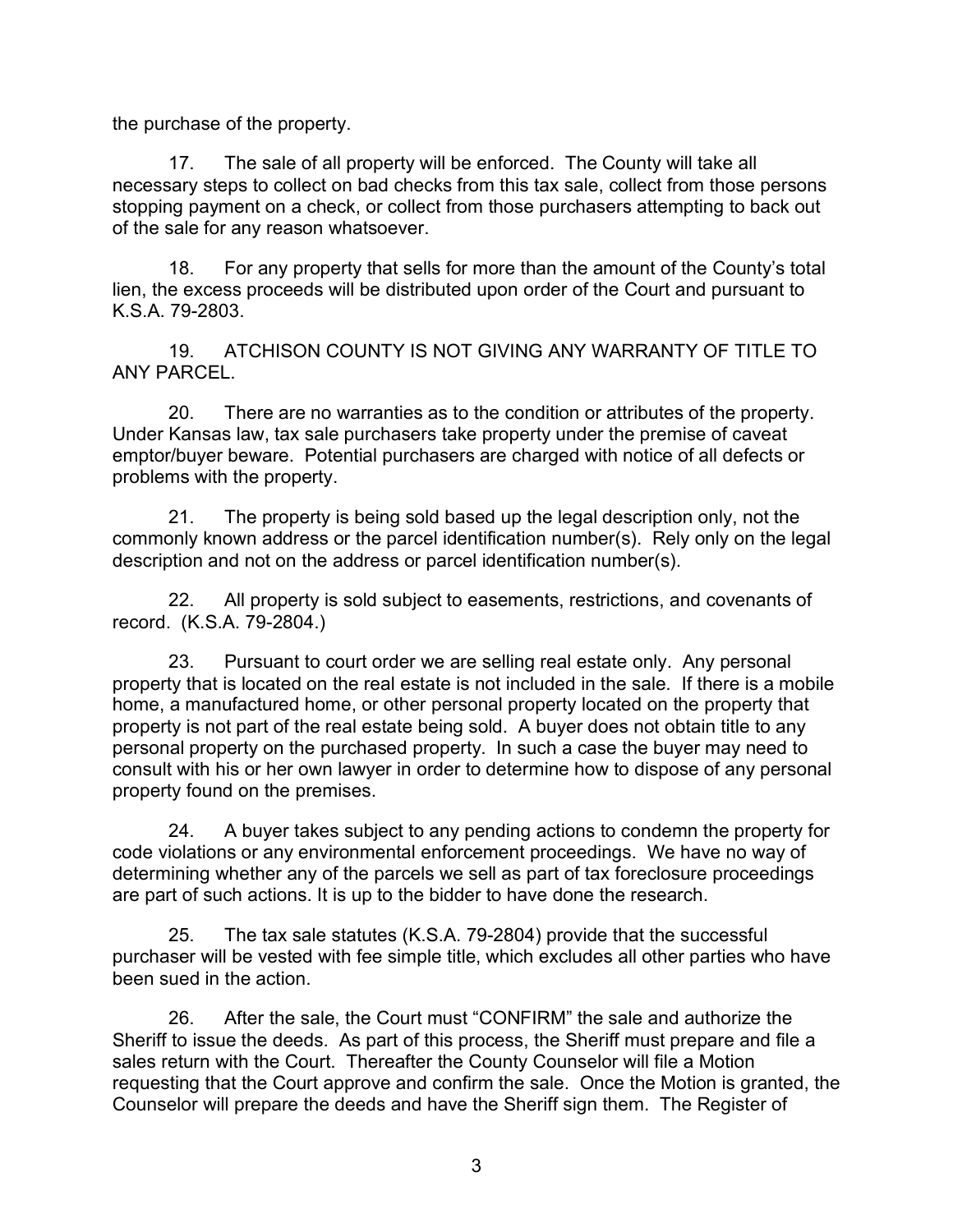Deeds will record the deeds and mail them to the purchasers. This process may take several weeks, depending upon issues arising post-sale.

27. The deeds will be made in the name of the purchaser as stated on the bid registration. In the event that a single bidder purchases more than one tract or parcel, a separate deed will be issued for each tract or parcel purchased.

28. The County does not guarantee that any purchaser will be able to purchase title insurance.

29. A purchaser at this sale is NOT the owner of the property until such time as a Deed is recorded.

30. A PURCHASER MAY NOT HAVE THE RIGHT TO POSSESSION UNTIL THE SALE IS CONFIRMED BY THE COURT AND THE DEED IS FILED. IF YOU HAVE QUESTIONS ABOUT THIS PLEASE SPEAK TO YOUR OWN ATTORNEY. THE RIGHT TO POSSESSION IS FACT-INTENSIVE, AND THERE IS NO ONE-SIZE-FITS-ALL ADVICE.

31. Until the Sheriff's Deed is recorded a purchaser may not have a right to collect rent or require the owner to leave the premises. A purchaser may not have the right to start removing, demolishing, cleaning up or otherwise altering the property. A purchaser may not have the right to change the locks on the property until after the Sheriff's Deed is recorded.

32. If there are occupants in the property at the time the deed is recorded, the purchaser may not breach the peace trying to take possession. If this occurs, the purchaser should seek the advice of his or her own attorney. The purchaser might need to obtain a court order directing the sheriff to evict the occupants. Depending on the facts of the case, you may be able to obtain such an order in this case. Atchison County is not responsible for expenses involved in any action to obtain possession.

33. If a structure on the property is damaged or destroyed by fire or other casualty, this is not a basis to set aside the sale. This is the case even if the damage occurs after the sale but before the deed is issued. In fact, this is the case even if the damage occurred one minute before the sale and that fact is not known to the bidder. This is a risk of purchasing tax foreclosure property.

34. During the time period after the sale the purchaser may be able to obtain property insurance on the property. Each purchaser should consult with an insurance agent as to when the purchaser has a sufficient interest to obtain insurance on the property.

35. Atchison County does not guarantee that you will be able to purchase property insurance on the property.

36. Actions to open, vacate, or modify the foreclosure proceedings may be instituted for any number of reasons. (K.S.A. 79-2804b.) For twelve months after the